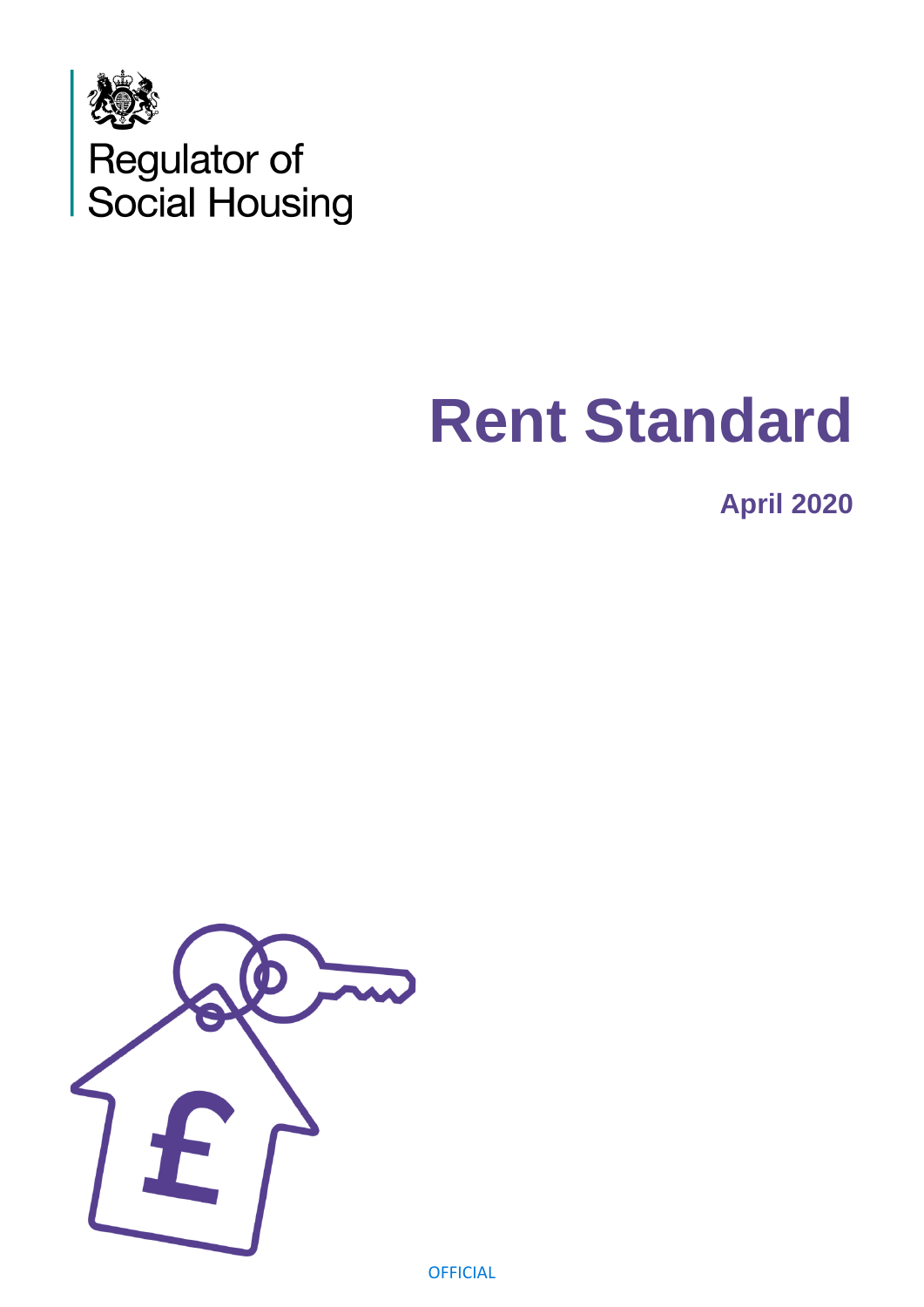# **Contents**

|                          | 1. Required outcome                      |                |
|--------------------------|------------------------------------------|----------------|
|                          | 2. Exclusions from this Rent Standard    |                |
| 3. Specific expectations |                                          | $\overline{2}$ |
|                          | 2020 limit                               | 3              |
|                          | Social rent                              | 3              |
|                          | Fair rent                                | $\overline{4}$ |
|                          | Affordable rent housing                  | $\overline{4}$ |
|                          | Moving between types of rent             | 5              |
|                          | Local authority information requirements | 6              |

# <span id="page-1-0"></span>**1. Required outcome**

1.1 Registered providers<sup>1</sup> must set rents from 1 April 2020 in accordance with the Government's Policy Statement on Rents for Social Housing 2019 (hereafter Rent Policy Statement*) <sup>2</sup>* which can be found on the Ministry of Housing, Communities and Local Government (MHCLG) website<sup>3</sup>.

# <span id="page-1-1"></span>**2. Exclusions from this Rent Standard**

2.1 This Rent Standard applies, subject to the exceptions in 2.2-2.5 below, to 'low cost rental' accommodation, as defined by section 69 of the Housing and Regeneration Act 2008. All other terms used in this Rent Standard are defined within the 'Policy Statement on rents for social housing'

<sup>&</sup>lt;sup>1</sup> This Rent Standard applies to both private registered providers and local authority registered providers

<sup>2</sup> And any future amendments/additions to that Policy Statement

<sup>3</sup> https://www.gov.uk/government/publications/direction-on-the-rent-standard-from-1-april-2020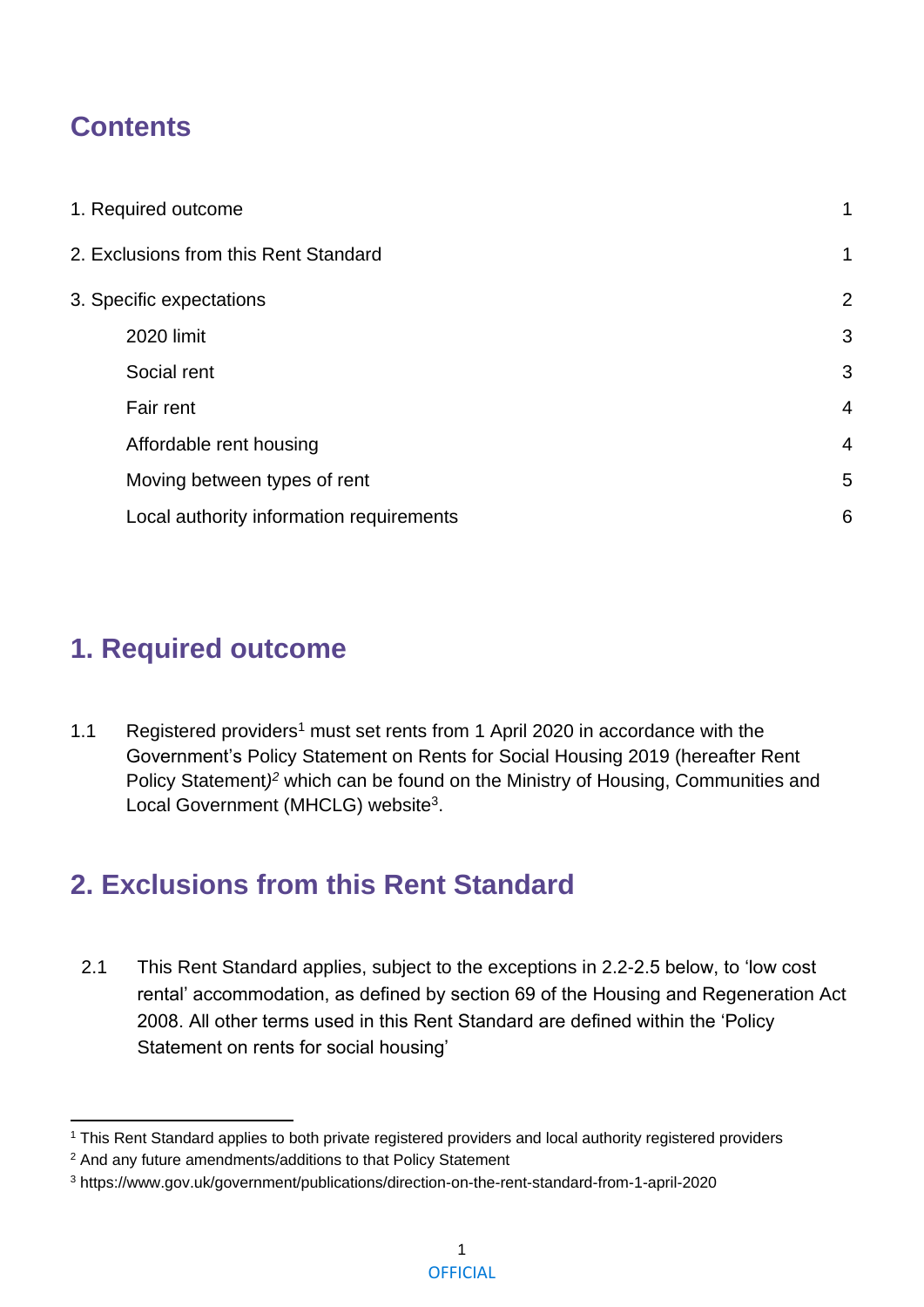- 2.2 This Rent Standard does not apply to the following categories of property, as defined in Chapter 5 of the Rent Policy Statement:
	- Shared ownership low cost rental accommodation
	- Intermediate rent accommodation
	- Specialised supported housing
	- Relevant local authority accommodation
	- Student accommodation
	- PFI social housing
	- Temporary social housing
	- Care homes.
- 2.3 This Rent Standard does not apply to property let to a high-income social tenant, for the period of time where that property is let to that tenant. Where a tenancy of a highincome social tenant ends, or where the tenant no longer fits the definition of "high income social tenant" as set out in the Rent Policy Statement, this Rent Standard then applies to that tenancy, and/or to future lettings of that property.
- 2.4 Where the application of this Rent Standard would jeopardise the financial viability of a private registered provider, the Regulator may agree, on request from that provider, an exemption to specific requirements of the Rent Standard for a period of time<sup>4</sup>.
- 2.5 In a situation (such as an insolvency) where there is a mortgagee in possession, or receiver, in place, or where the registered provider's stock is sold to a non-registered landlord following intervention by the Regulator, neither the mortgagee in possession, nor the receiver, nor the landlord to whom the stock is sold will be bound by this Rent Standard.

### <span id="page-2-0"></span>**3. Specific expectations**

3.1 Registered providers must comply in full with all the requirements and expectations set out in this Rent Standard. They must additionally comply with all the requirements and expectations of the Rent Policy Statement on the setting, increase and decrease of rents and service charges.

<sup>&</sup>lt;sup>4</sup> Further guidance on providers requesting an exemption can be found in the policy statement and arrangement for local authorities will be published by MHCLG in due course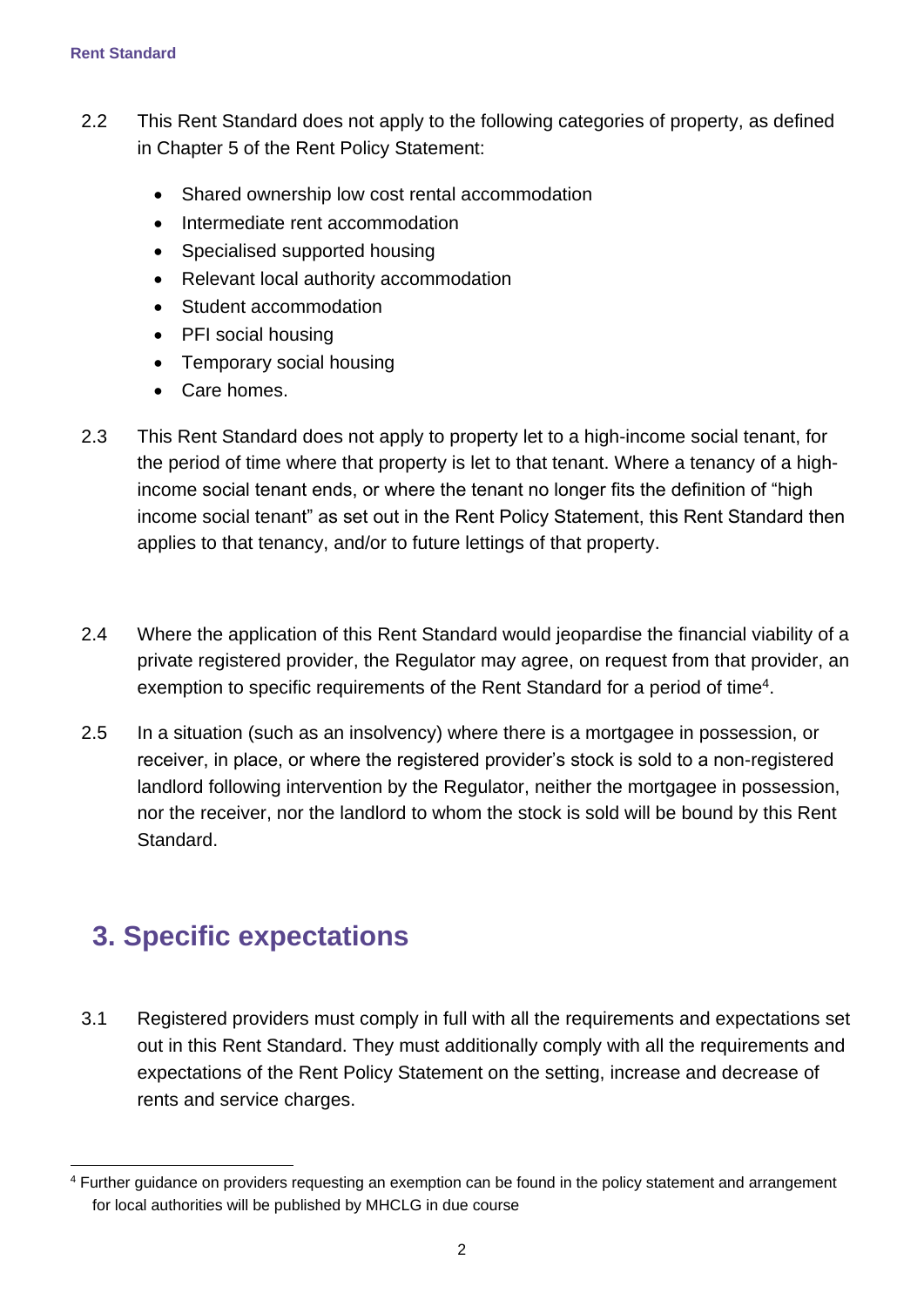#### <span id="page-3-0"></span>**2020 limit**

- 3.2 In the year following the end of the social rent reduction period the maximum weekly rent for an existing tenant is the 2020 limit. "2020 limit" means the amount that is found by:
	- a. determining the average weekly rent for the tenant's accommodation in the fourth relevant year specified in section 23(6) of the Welfare Reform and Work Act 2016, and
	- b. increasing that amount by CPI +  $1\%$ <sup>5</sup>
	- c. in this paragraph "average weekly rent" means:
		- i. in a case where the weekly rent changes because the accommodation is re-let after the start of the fourth year, the weekly rent payable by that tenant for that accommodation in respect of the most recent period for which rent was payable at that changed rate provided that that change complies with the requirements of the of the social housing provisions $6$  of the Welfare Reform and Work Act 2016 Act and any Regulations made under those provisions; or
		- ii. in any other case, the average weekly rent payable by the tenant of that accommodation in respect of the fourth year.
- 3.3 This formula for calculating the 2020 limit applies to both Social Rent and affordable rent housing.

#### <span id="page-3-1"></span>**Social rent**

3.4 Where accommodation is not affordable rent housing (see 3.8-3.9 below) the maximum weekly rent for a tenant who is granted a tenancy of the accommodation for the first time is formula rent. Formula rents are exclusive of any service charges.

<sup>5</sup> CPI, where mentioned, is the Consumer Price Index rate published by the Office for National Statistics for September of the preceding financial year

<sup>&</sup>lt;sup>6</sup> "social housing rent provisions" has the meaning in section 33 of the 2016 Act.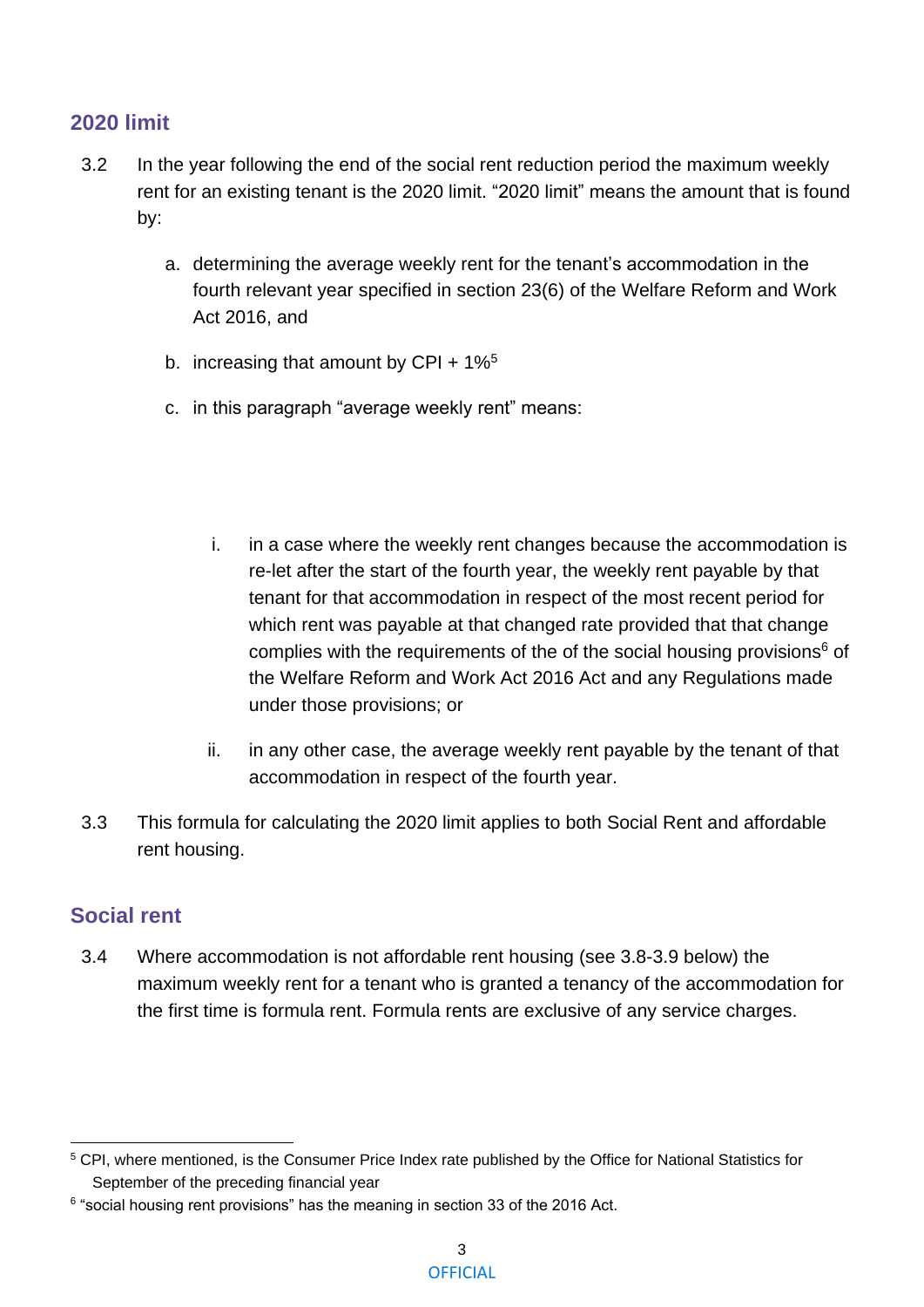- 3.5 The formula rent of accommodation is found in accordance with the method set out in paragraphs 2.4 to 2.6 of the Rent Policy Statement. The rent set may include an upwards tolerance – "Rent Flexibility" – of
	- if the accommodation is supported housing, 10% of formula rent; or
	- if the accommodation is not supported housing, 5% of formula rent.
- 3.6 As set out in paragraph 2.8 and 2.9 of the Rent Policy Statement, formula rent is subject to the rent cap. The rent cap is determined in accordance with paragraphs 11 and 12 of Appendix A to the Rent Policy Statement.
- 3.7 Subject to the 2020 limit (see above), the weekly rent of any existing tenant may not be increased by more than:
	- CPI +1% in any year; or
	- if the tenant's rent exceeds the rent flexibility level, CPI in any year.

#### <span id="page-4-0"></span>**Fair rent**

- 3.8 In the case of tenancies subject to fair rent protection, the maximum weekly rent is the lower of the fair rent set by the Rent Officer, and formula rent (subject to both the rent caps and the rent flexibility level).
- 3.9 Registered providers may not increase the rent of a tenant with fair rent protection by more than CPI +1% in any year (even if the tenant's rent is below the formula rent level and the maximum fair rent is increased by more than that amount).

#### <span id="page-4-1"></span>**Affordable rent housing**

- 3.10 Affordable rent may only be charged where the property in question is provided by a:
	- a. registered provider pursuant to a housing supply delivery agreement between that provider and the Homes and Communities Agency (now known as Homes England) or the Greater London Authority and the accommodation is permitted by that agreement to be let at an affordable rent; or
	- b. registered provider pursuant to an agreement between a local authority and the Secretary of State and the accommodation is permitted by that agreement to be let at an affordable rent; or
	- c. local authority, and the Secretary of State, Homes England or the Greater London Authority has agreed that it is appropriate for the accommodation to be let at an affordable rent.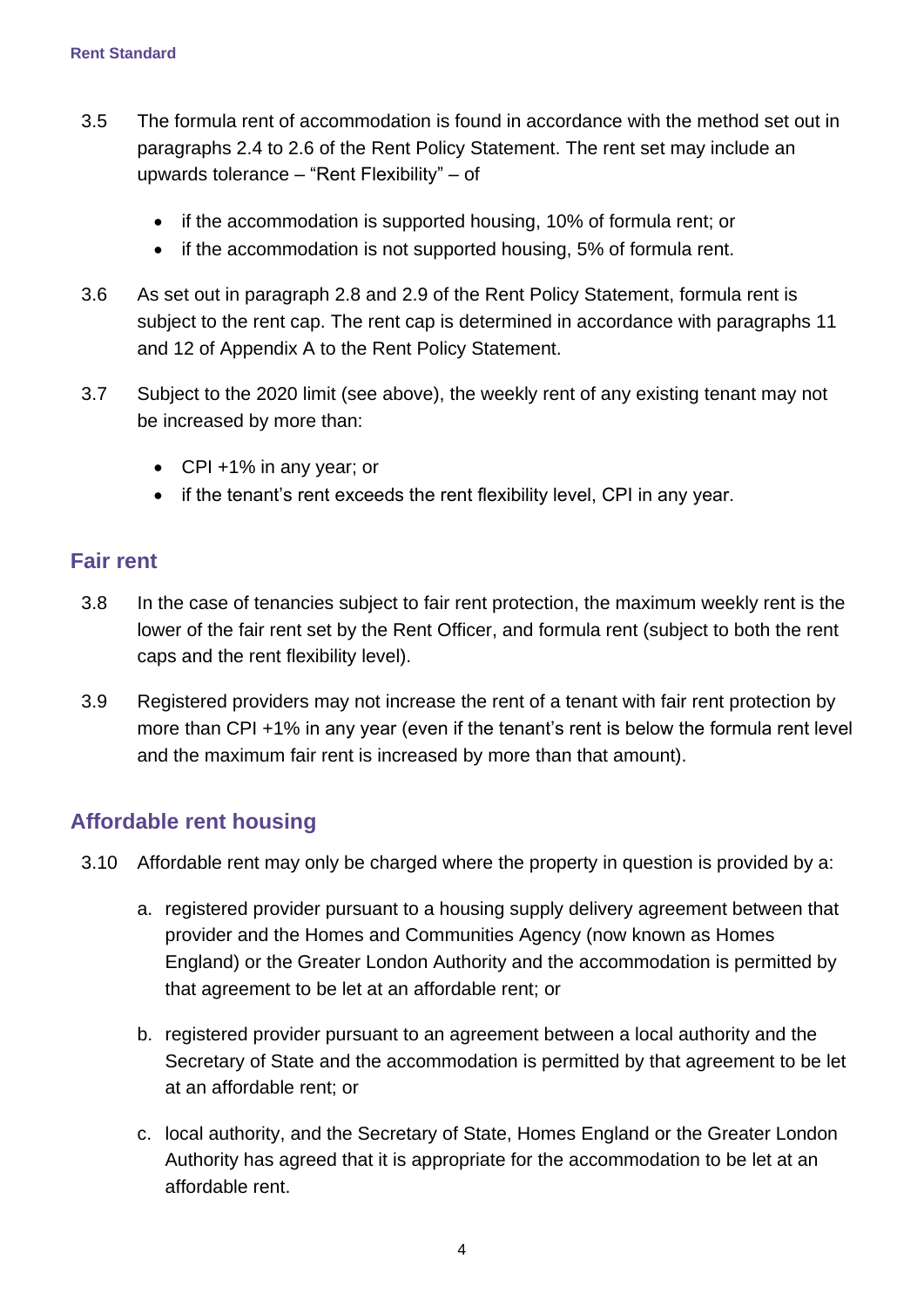- 3.11 In addition to the above, Affordable Rent may be charged where the property has been acquired by a registered provider and was affordable rent housing when it was acquired.
- 3.12 Where Affordable Rent is being charged, the maximum rent inclusive of service charge for a new tenant under a new tenancy is 80% of the market rent<sup>7</sup> for the tenant's accommodation, subject to 3.13 and 3.14 below.
- 3.13 If the formula rent is higher than 80% of the weekly market rent (inclusive of service charges) for the tenant's accommodation, the maximum weekly rent is formula rent which is to be set as in paragraphs 3.3-3.6 above and would be exclusive of service charges.
- 3.14 The rent of an existing affordable rent tenant (including where they have a new tenancy) may not be increased by more than CPI +1% in any year, subject to 3.2 above. 'Existing tenant' in this context means an existing tenant of the specific property concerned. For the avoidance of doubt, the revised rent on re-letting to an existing tenant may only be re-based to 80% of current market value where the resulting rent would be no more than the rent arrived at by a CPI+1% increase.

#### <span id="page-5-0"></span>**Moving between types of rent**

- 3.15 Where a tenancy subject to fair rent protection ends and the property is re-let, that new letting should be at social rent (or Affordable Rent where applicable and permitted. See 3.17a below).
- 3.16 On re-letting of a property previously occupied by a high-income social tenant, the new letting should be at social rent (or Affordable Rent where applicable and permitted. See 3.18a below).
- 3.17 Social rent properties may not be converted to:
	- a. Affordable Rent (other than in the circumstances set out in chapter 2 of the Rent Policy Statement);
	- b. market rent (other than in the circumstances set out in chapter 4 of the Rent Policy Statement); or
	- c. intermediate rent.

 $<sup>7</sup>$  market rent" means, in relation to accommodation, an estimate of its market rent inclusive of all service charges</sup> at the time the tenancy is granted that is based on a valuation in accordance with a method recognised by the Royal Institution of Chartered Surveyors.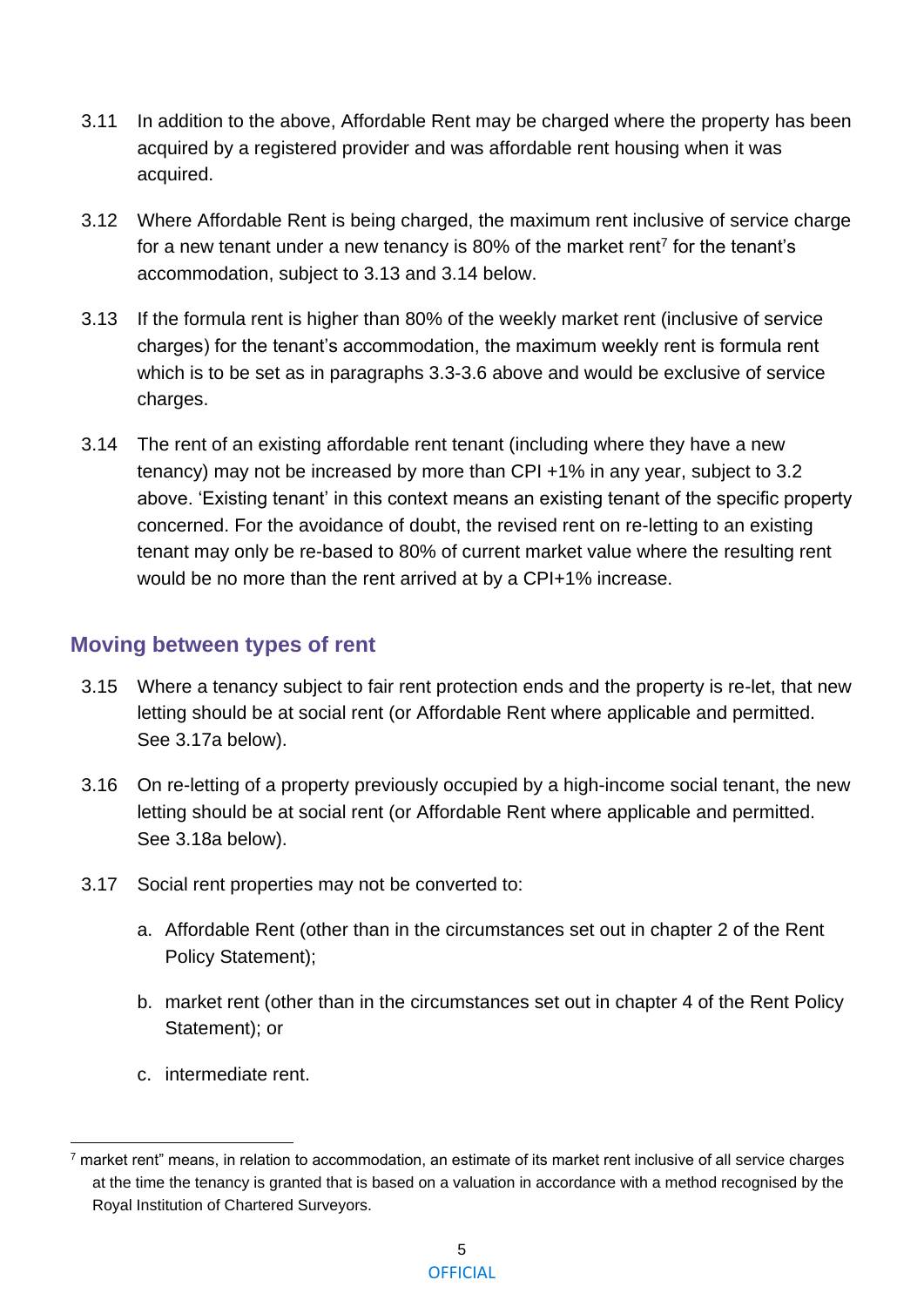- 3.18 Affordable Rent housing must not be converted (including on re-let) to:
	- a. market rent (other than in the circumstances set out in chapter 4 of the Rent Policy Statement); or
	- b. intermediate rent.

#### <span id="page-6-0"></span>**Local authority information requirements**

3.19 Local authority registered providers shall communicate with the Regulator in an accurate and timely manner. This includes all data and information required by the Regulator in respect of compliance with this Standard. Where material issues that relate to non-compliance or potential non-compliance with the Rent Standard are identified by local authorities, they are expected to communicate these to the Regulator promptly.